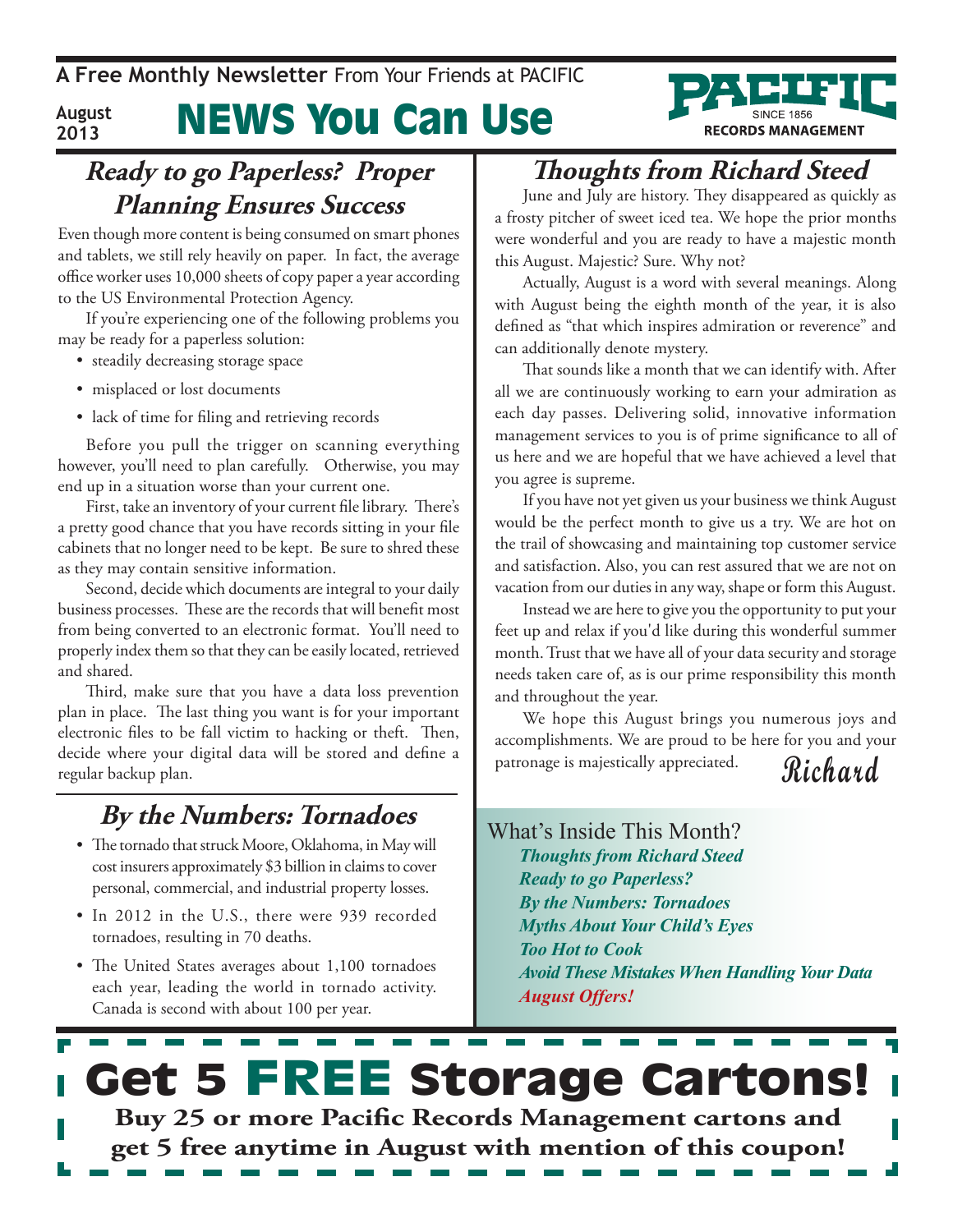### **Myths About Your Child's Eyes**



August is National Children's Eye Health and Safety Month. While there is some great advice out there about how to keep your children's eyes healthy, there are

also some misconceptions about what is dangerous and what is not. Let's take a look at these common myths.

#### **Myth: The sun is not really that harmful for kids.**

Many people believe that it is not important for kids to wear sunglasses because their eyes are not as responsive to harsh sunlight. But it may be surprising to many parents to learn that the lens in a child's eye lets in 70 percent more UV rays than in an adult eye. If you feel the need to wear sunglasses outdoors, you should place them on your children as well. You can find many styles of sunglasses that are great for youngsters, including ones with Velcro straps.

#### **Myth: Most childhood eye injuries come from accidents with sharp objects, like scissors.**

In fact, most eye injuries in children come from sports and recreational events. Baseball is the sport responsible for most eye injuries in children under 14. Among those 15 to 24, basketball causes the most injuries. Overall, 72 percent of all sports-related injuries to the eyes are to those under the age of 26. To help prevent injuries, protective goggles or face masks should be worn.

#### **Myth: Sitting too close to a TV will damage a child's eyes.**

Research has shown that sitting closely to a television or computer screen does not damage eyes. But it can cause headaches and temporary blurred vision. The real danger is in intellectual and social development. If you child does sit closely to the television or computer screen, however, you should get his or her eyes checked. While sitting closely does not harm vision, a problem with your child's vision could compel him or her to sit closely. So, rather than being a cause of poor vision, it might just be an early indicator of a problem.

### **Bumper Sticker Humor**

- No one is listening until you make a mistake.
- I used to have a handle on life, but it broke.
- I'm not a complete idiot—some parts are missing.
- If you ate pasta and antipasta, would you still be hungry?
- If all the world is a stage, where is the audience sitting?

#### **August Holidays and Events**

1 Respect for Parents Day 1-7 International Clown Week 3 National Mustard Day 4 Single Working Women's Day 4-10 Single Working Women's Week 5 National Underwear Day 5-9 Psychic Week 5-11 National Bargain Hunting Week 6 National Night Out 7 Professional Speakers Day 8 Happiness Happens Day 9 International Day of the World's Indigenous People 10 National Garage Sale Day 12 Vinyl Record Day 13 International Left-Handers Day 14 Navajo Code Talkers Day 15 National Relaxation Day 15-21 National Aviation Week 17 International Geocaching Day 18 Bad Poetry Day 18-24 Minority Enterprise Development Week 19 National Aviation Day 19 World Humanitarian Day 21 Poet's Day 22 Be an Angel Day 25 Founders Day 25-31 Be Kind to Humankind Week 26 Women's Equality Day 26-30 National Safe at Home Week 28 Race Your Mouse Around the Icons Day 29 More Herbs, Less Salt Day 30 National Holistic Pet Day 31 Love Litigating Lawyers Day

#### **August is Also:**

American Adventures Month Black Business Month Children's Eye Health and Safety Month Children's Vision and Learning Month Get Ready for Kindergarten Month

### **This Month in History**

1492 - Christopher Columbus set sail from Spain looking for a passage to the East.

1779 - Star-Spangled Banner author Francis Scott Key was born in Frederick County, Maryland.

1790 - The first U.S. Census was completed, counting four million people in the U.S.

1790 - The U. S. Coast Guard was established. 1876 - Colorado became the 38th U.S. state.

The material contained in this newsletter is for informational purposes only and is based upon sources believed to be reliable and authoritative; however, it has not been independently verified by us. This newsletter should not be construed as offering professional advice. For guidance on a specific matter, please consult a qualified professional.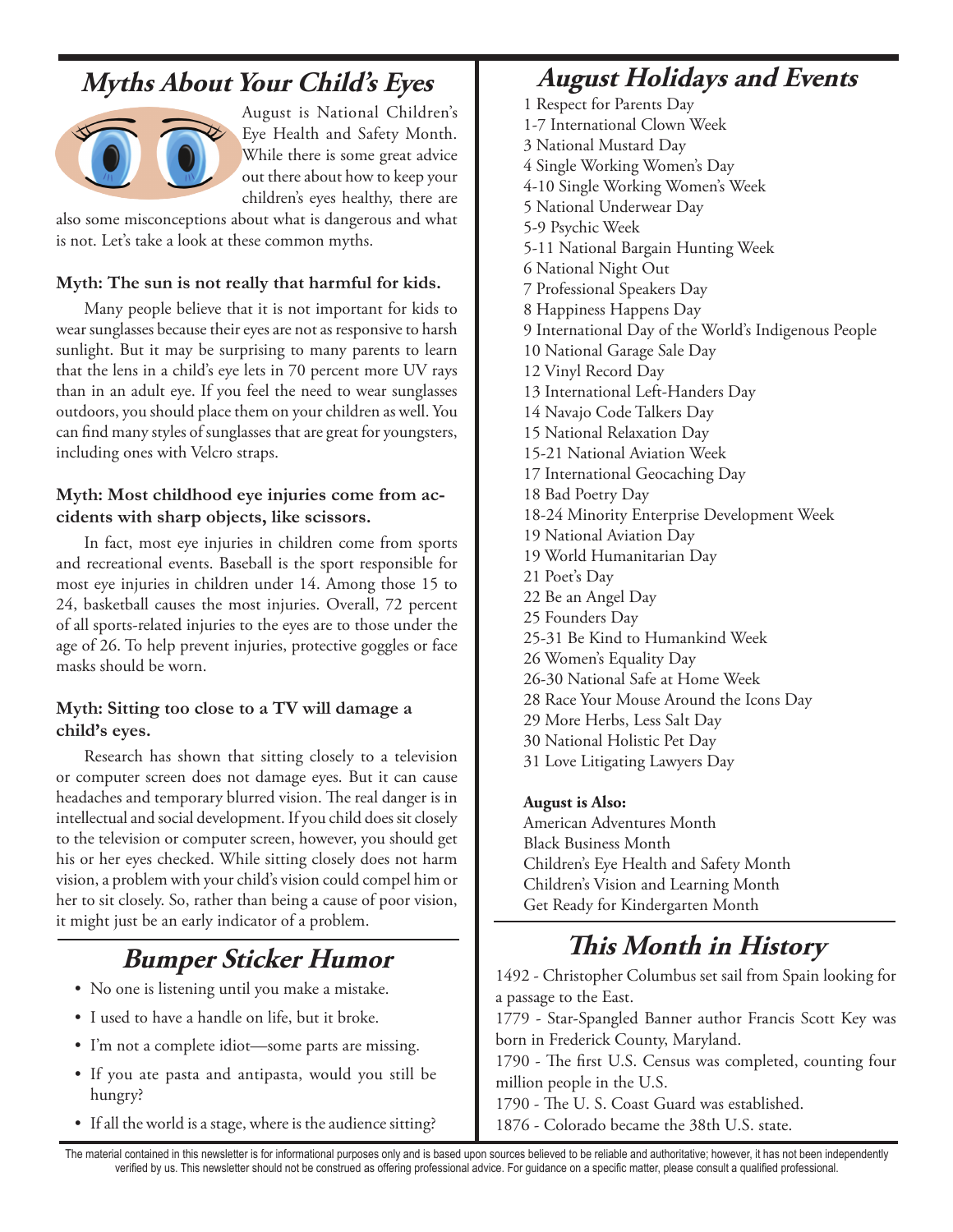

*world cannot be seen or even touched - they must be felt with the heart."*

—Helen Keller

# **Have A Question For Us?**  $\sim$

We love to hear from all our good friends and clients who enjoy reading our monthly newsletter. If you have a question related to off-site document storage, shredding, media vaulting, or document imaging, please feel free to give us a call or send us an email.

**(888) 893-6054 or info@pacific-records.com**

#### **Do You Want To Win A \$25 VISA Gift Card?**



Each month we'll give you a new challenge of some type. All those who reply with a correct answer are eligible to win. At the end of the month we'll draw a lucky name.

> Here is this month's challenge: Change the position of only one number to make the following equation correct:  $32 - 6 = 2$

**Last Month's Answer to:** *We are 5 tiny yet important items that you can conveniently find in a tennis court.*

**Last month's Winner: Joan E. Gabrielson Cook Brown LLP The Five Vowels: A,E,I,O,U**

Email your answer to **info@pacific-records.com**

# **Too Hot to Cook**

Is the heat getting to you? Do you dread preparing dinner because it makes you sweat to crank up the oven? Try this hot weather recipe next time it is too hot to cook.

#### **Slow-Cooker Carnitas**

- 1 5-6 pound pork butt or pork shoulder 1 tablespoon dried oregano 1 tablespoon cumin
- 2 tablespoons salt
- 1 tablespoon black pepper
- 1 tablespoon chili powder
- 6-8 fresh garlic cloves, peeled and smashed
- 1 small can diced tomatoes
- Juice of one lime
- Corn tortillas
- Salsa
- Chopped red onions
- Diced jalapenos
- Lime wedges

Place the pork, oregano, cumin, salt, pepper, chili powder, garlic, tomatoes, and lime juice in the slow-cooker. Cook on low for eight hours. Remove meat and let cool, then shred the meat. To serve, toss the carnitas meat in a saucepan over medium heat for about three minutes. Serve meat on tortillas topped with salsa, red onions, and jalapenos, with a lime wedge on the side.



# 3 months FREE secure Destruction service

*Get 3 months of free Secure Destruction service when you sign up for a new Secure Destruction account with a one-year agreement. Just mention this coupon! Email info@pacific-records.com for more information.*